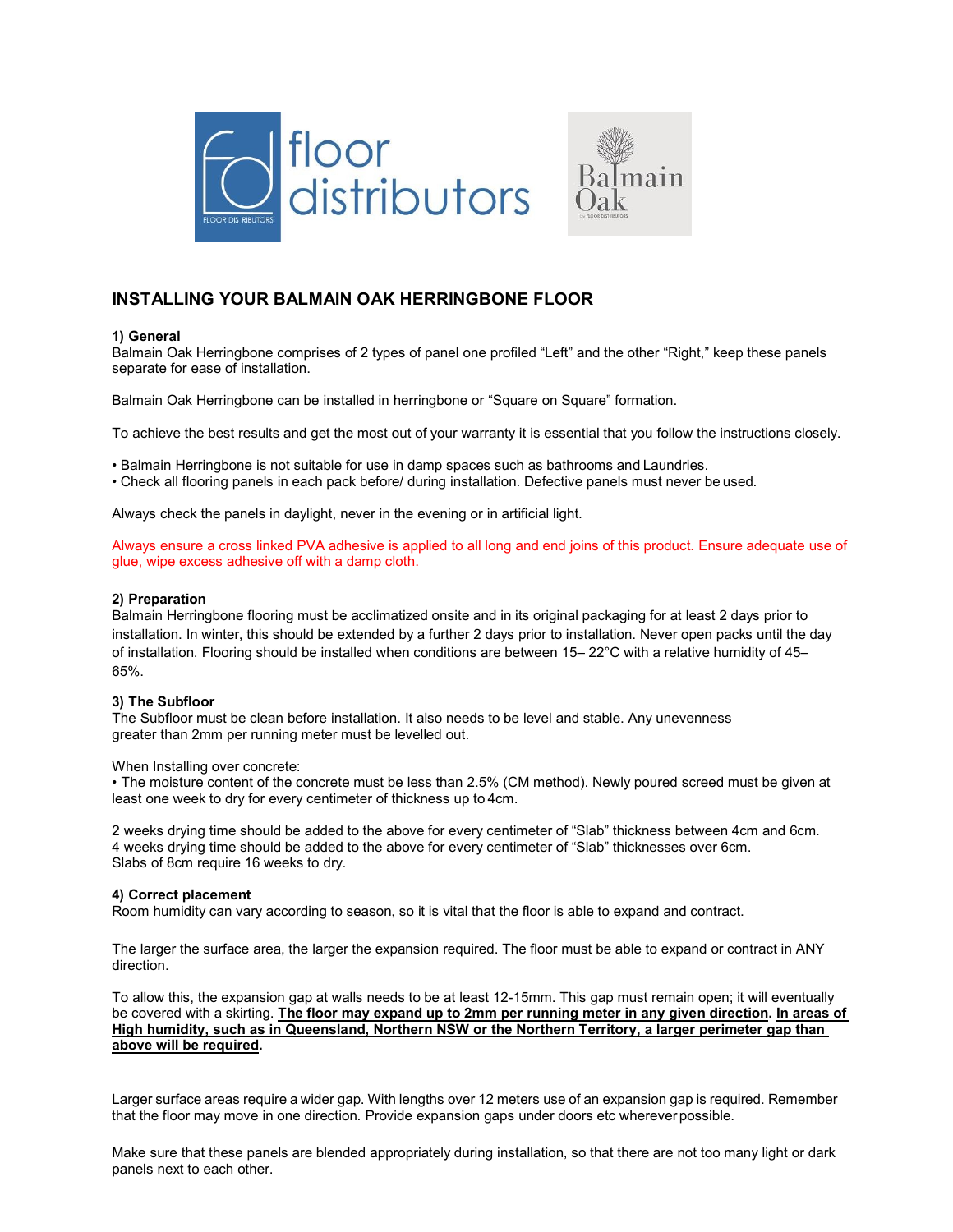## **4.1 Installing Square on Square**



Always work in blocks of 4 panels. Install a full number of blocks along the longest side of the room.

Standing with your back to the wall, work from left to right. Begin the first block with RIGHT panels and install them.

Now install the second block with LEFT panels diagonal to the first block, clicked in such a way that the long and short groove are in front of you.

Move everything away from the wall so that you can sit on or behind the panels (Diag above)

Continue in this way until you are unable to install another complete block. Align the panels regularly with a tapping block. Make sure that the panels are firmly clicked together. Now measure distances a and b (Fig below)

| ٠<br>÷<br>Y.                                 | ĸ           |  |
|----------------------------------------------|-------------|--|
| í<br>۰<br>ý<br>ł.                            | ï<br>t.     |  |
| ۰<br>$\overline{\phantom{a}}$<br>۰<br>ł<br>à | $\sim$<br>÷ |  |

Ideally, you should move the row so that the distance is the same on both sides.

Remove a row on the left if need be, or begin with a sawn panel. Now measure distance.

Try to find a symmetrical balance or the best compromise and place the necessary expansion blocks. The pieces against wall B are pulled together using a pulling-bar or tapped together.

Now install the first block of the second row. Continue to install the row up to wall B. Now install the following rows. Make sure that the panels are clicked together firmly. (As below)



The pieces in the final row can be tapped together with the pulling-bar if need be. Do not forget the expansion gap.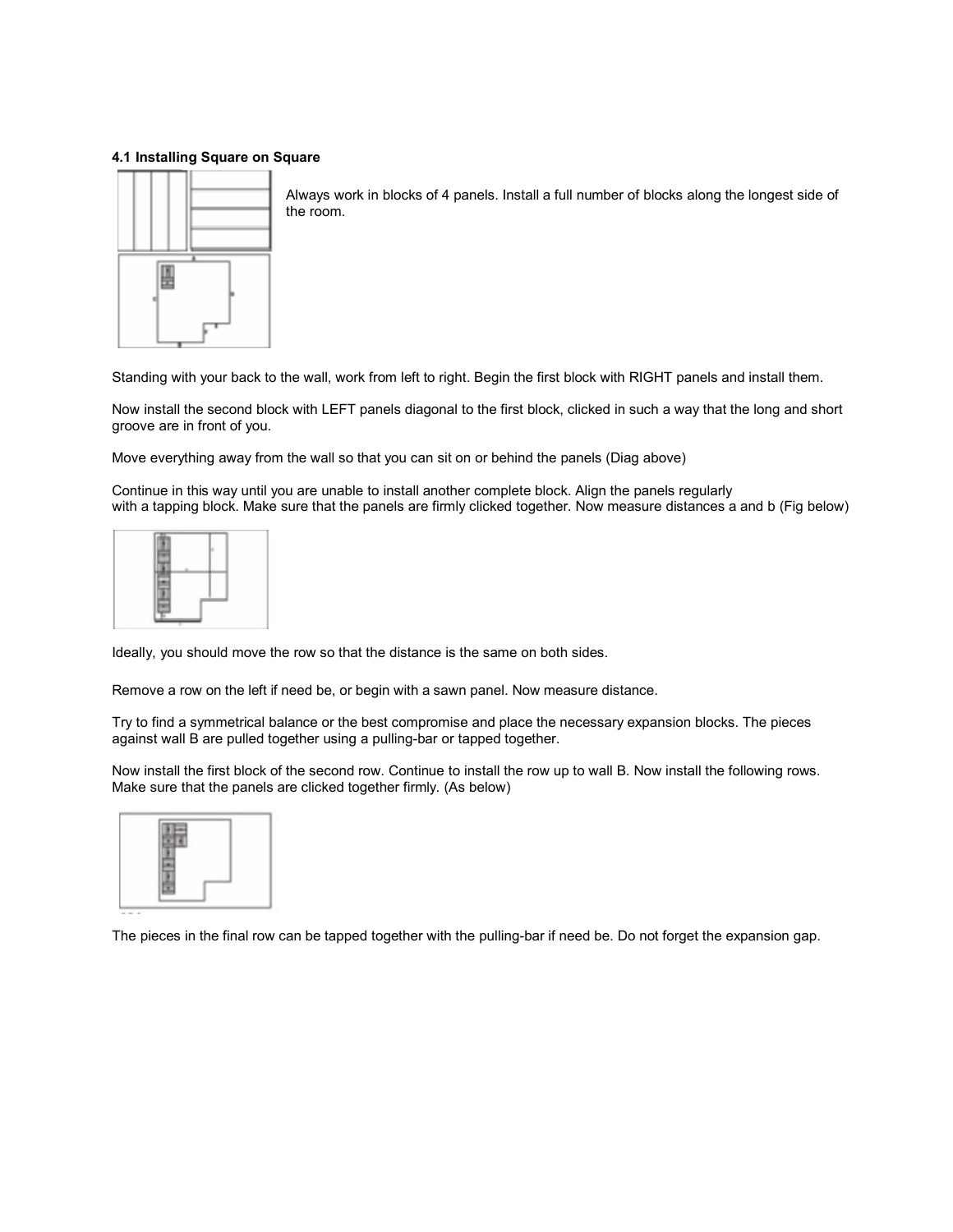#### **4.2 Installing Herringbone**

**We Require the use of a crossed linked PVA adhesive to be used on all long and end joins of Balmain Oak Herringbone installations. The Uniclic profile in this product is designed to aid a quicker installation, with less likelihood of visible gaps (more common with T&G alternatives).** 

Install one row of panels along the longest wall of the room in a herringbone pattern as shown in (figure below). Install this row so that the tips of the panels are the same distance from the wall.



Leave enough space for the expansion gap. Ideally a and b should be the same.

Draw a starting line along wall.



When installing the floor, you always use first a left then a right panel. Lay a tapping block against the panels during installation. That ensures that they are always in line.



If need be, move the whole row towards wall A or wall B to achieve the best result.

Finally, make sure that the row is set against wall C, with expansion blocks in place. 6.2.2 Subsequent rows

Now install a row of left panels. Begin at wall A and move in the direction of wall B. Always angle the long sides and tap the short sides together gently with the tapping block.



Then install a row of right panels, beginning by wall B and moving in the direction of wall A